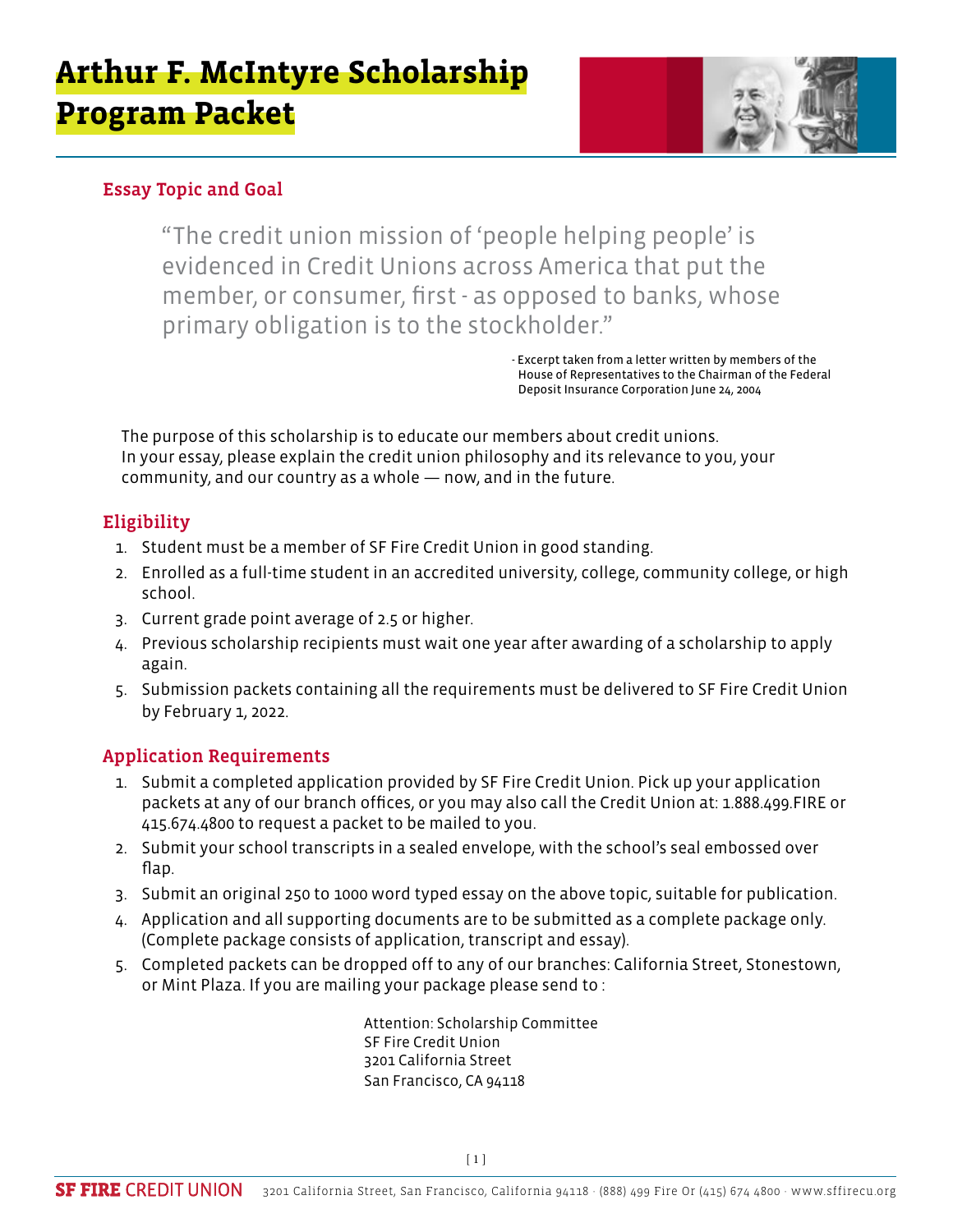

#### Amount of Award

Four scholarships of \$2,500 each will be awarded. Two will be awarded to secondary (high school) students, and two will be awarded to college students. Awards for recipients under the age of 18 will be made to their parents or guardians.

#### Application Deadline

SF Fire Credit Union must receive completed application, transcripts and essay no later than February 1, 2022. All submitted applications will be reviewed for compliance with application requirements by the Scholarship Committee of SF Fire Credit Union.

#### Awarding of Scholarships

The essays will be judged on quality, originality and content. The winners will be notified by phone and by e-mail and will be announced at SF Fire Credit Union's Annual Meeting in February 2022. Winners need not be present to receive the award.

#### 2022 Scholarship Program Application

(Please type or print clearly. If you wish, you may re-type and submit.)

| Name: Name:                                                                                                                                                                                                                    |             |                                            |
|--------------------------------------------------------------------------------------------------------------------------------------------------------------------------------------------------------------------------------|-------------|--------------------------------------------|
| If Under 18, Provide Name Of Parent Or Guardian: Name of Parent Art and Art and Art and Art and Art and Art an                                                                                                                 |             |                                            |
| Account Number: National Account Number 2014                                                                                                                                                                                   |             | Date Of Birth: National Property of Birth: |
| Social Security Number: National According to the Control of Telephone: National According to the Control of Telephone: National According to the Control of the Control of the Control of Telephone: National According to th |             |                                            |
| Address, Street: Address, Street:                                                                                                                                                                                              |             |                                            |
| City: and the contract of the contract of the contract of the contract of the contract of the contract of the contract of the contract of the contract of the contract of the contract of the contract of the contract of the  | State: 2008 | Zip: 2008                                  |
|                                                                                                                                                                                                                                |             |                                            |
| School currently enrolled in: example and the state of the state of the state of the state of the state of the<br>Note: Applicants must submit school transcript showing proof of minimum 2.5 GPA, and be a full-time          |             |                                            |

student. Transcripts must be in a sealed envelope, with the school's seal embossed over flap.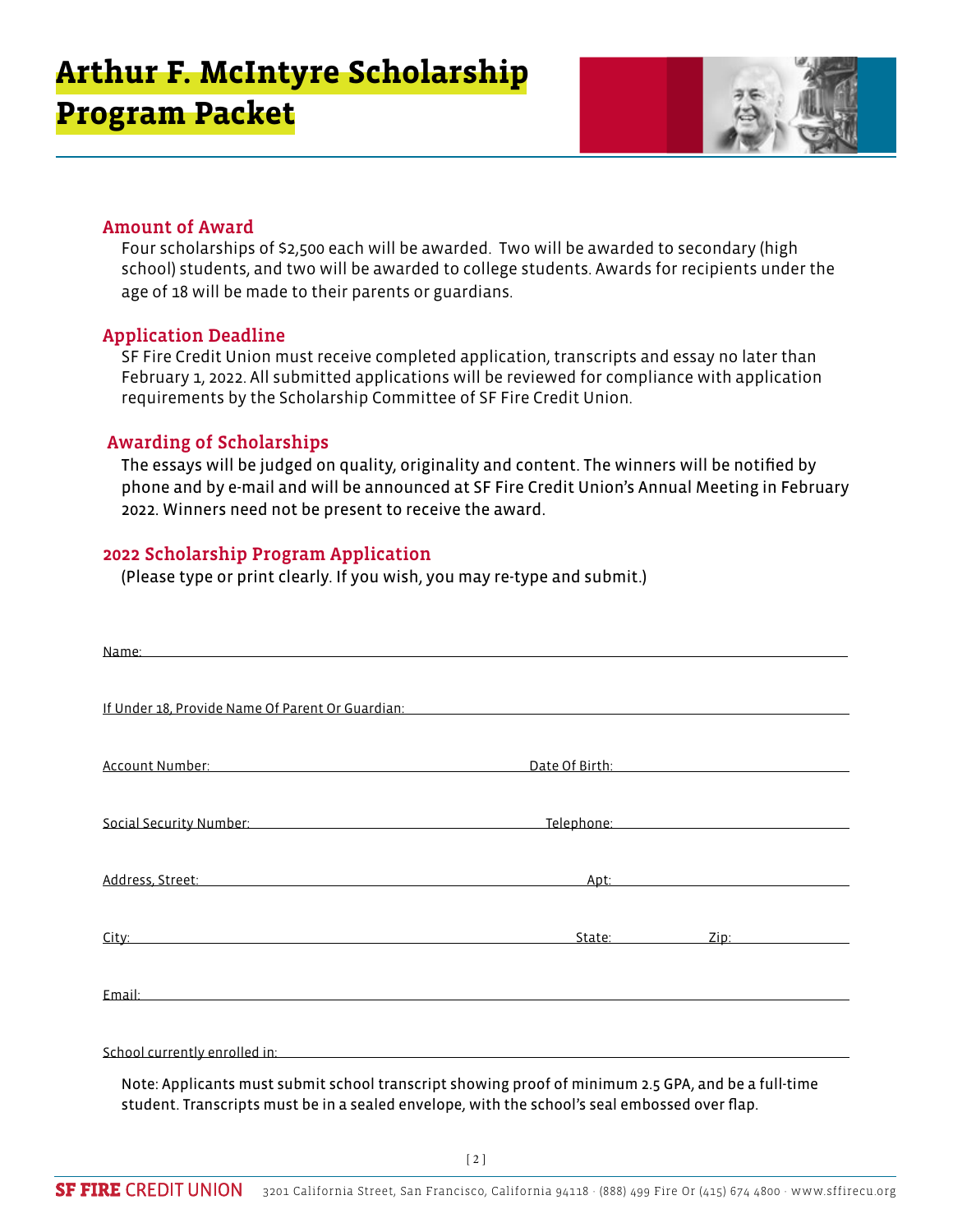

#### Personal History

Education: In chronological order, list all schools attended. School **Location** 

Work Experience: In chronological order, list current and previous employers.

Activities and Awards: List any extra-curricular activities you have participated in or awards you have received.